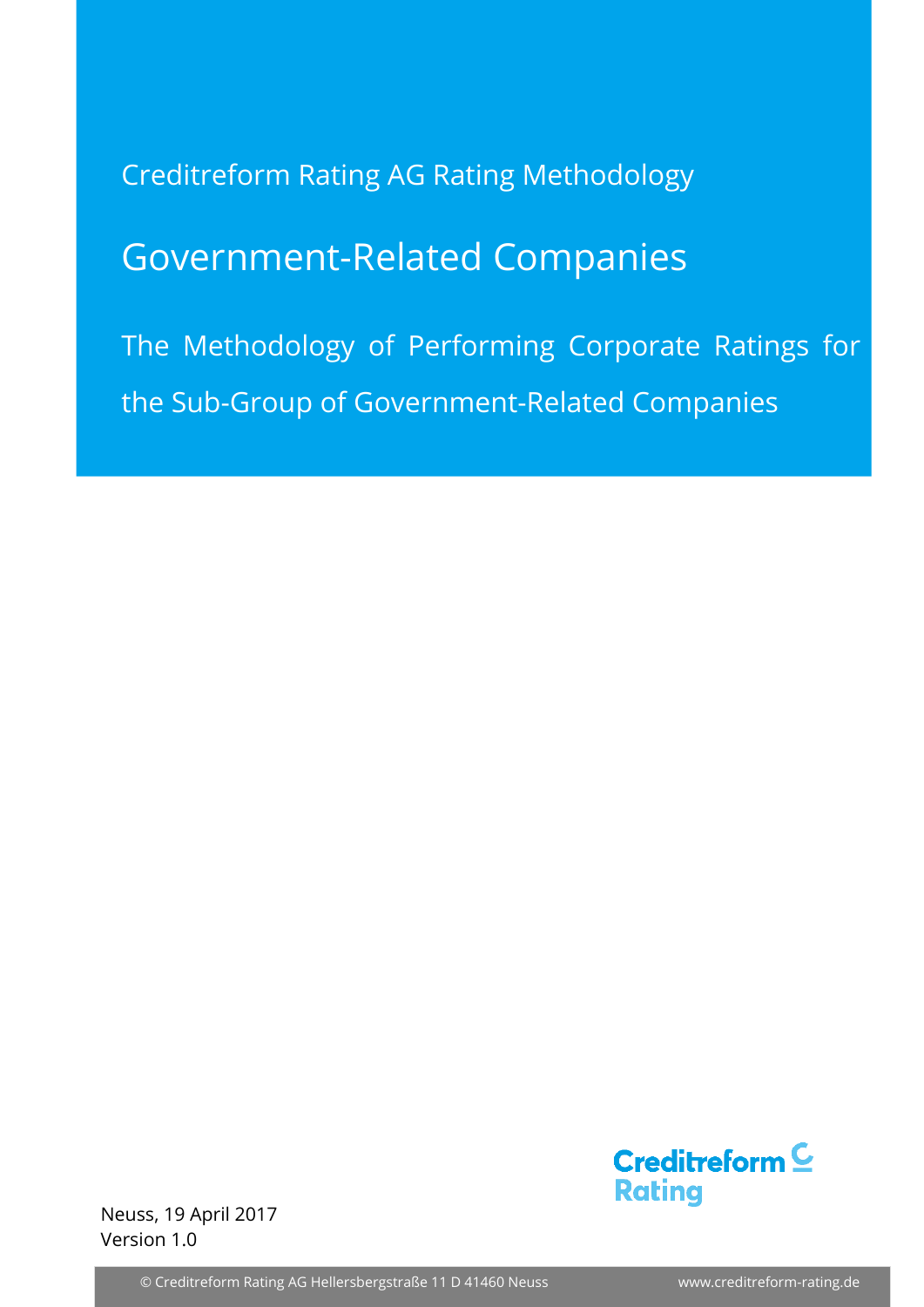## Table of Contents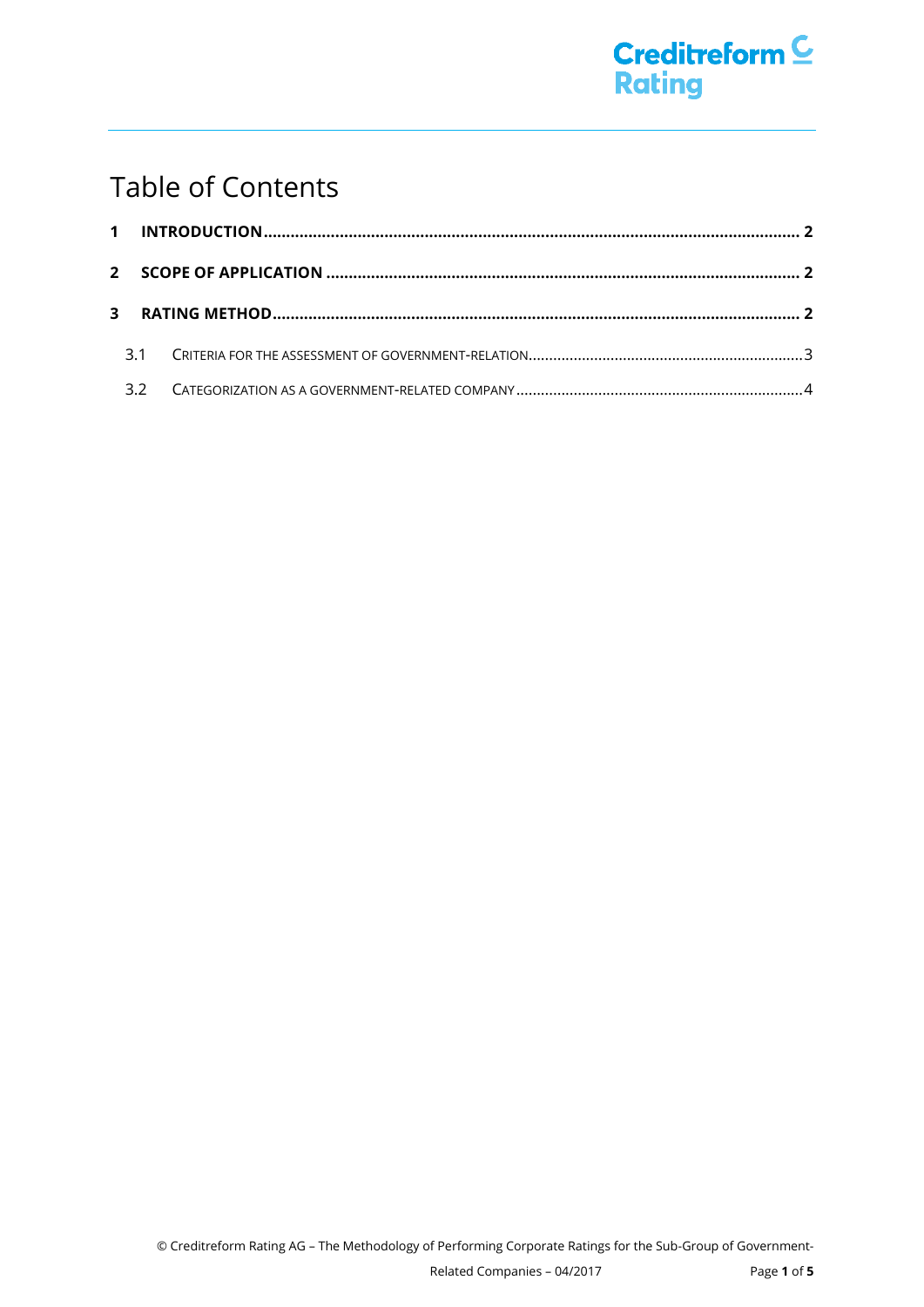### <span id="page-2-0"></span>**1 Introduction**

Over the past two decades, Creditreform Rating AG ("CRA"), established in 2000, has become one of Europe's leading rating agencies.

In this document, CRA discloses its methodology of rating the sub-group of government-related companies in order to provide the parties involved, investors and the wider public with the opportunity of developing a deeper understanding of the mechanisms behind its ratings. The rating methodology will be upgraded from time to time to reflect any changes in our methods and philosophy. Each CRA rating is based on a certain number of definitions, process descriptions and principles (concerning, among others, the rating process, procedures and rating scales). The CRA rating methodology – including this sub-system – and Code of Conduct can be freely accessed on our web page (www.creditreformrating.de).

### <span id="page-2-1"></span>**2 Scope of Application**

This CRA **sub-system of corporate ratings for government-related companies** has been designed for active companies that are distinguished – in the view of CRA – by an affiliation to a national, transnational, federal or municipal government. This rating system (sub-system) defines what analyses governmentrelated companies must undergo in addition to non-government-related companies. We apply this system to verify whether or not a company is government-related when the company in question is – entirely or in part – owned by the state or when it is operated in the public interest.

Government-related companies in situations of economic or financial distress can rely on extraordinary support from government authorities which may provide them with resources to fund their business development, to meet their financing requirements or to fulfil their financial obligations. Such guarantees can have an impact on the assessment of a company's financial strength and creditworthiness, but companies that are identified as government-related do not necessarily benefit from such a categorization by automatically receiving a higher rating.

### <span id="page-2-2"></span>**3 Rating Method**

Once a company has been identified as potentially government-related, it will first be subjected to a standalone rating according to the rating process described in the CRA Corporate Rating System. You can access this document on the CRA web page (www.creditreform-rating.de).

Following this, the extent of its government-relation is analyzed in greater detail in order to derive an accurate assessment of the affiliation's consequences on the company under review. We analyze the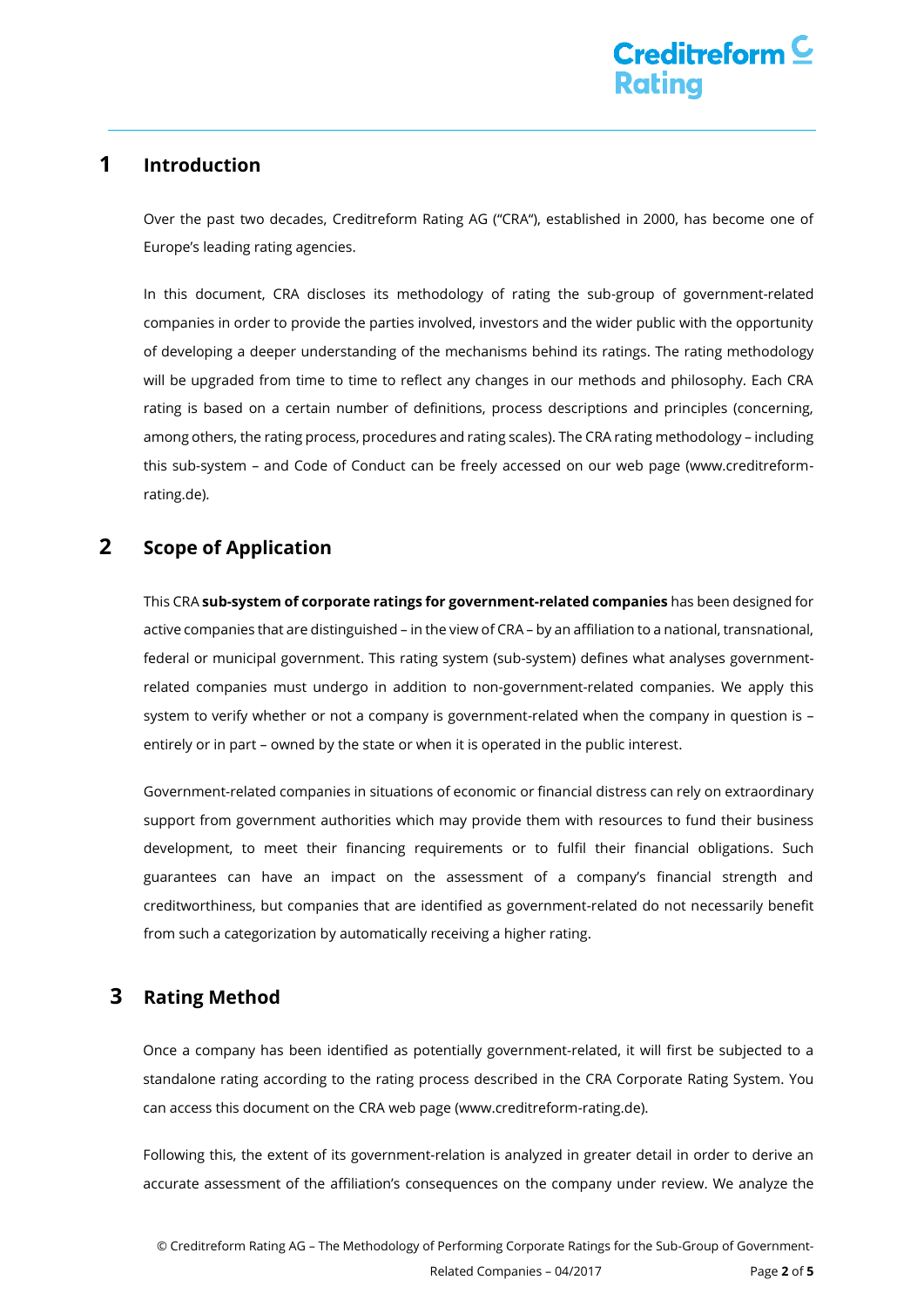## Creditreform  $\underline{\mathsf{C}}$ **Rating**

nature of the affiliation between company and its respective government and assess whether the government is willing and able to provide financial support and whether or not any such determination or capacity is restricted by laws or regulations.

#### <span id="page-3-0"></span>**3.1 Criteria for the assessment of government-relation**

If the analysts or the Rating Committee have identified the company under review as governmentrelated, the degree of this affiliation is determined on the basis of two quantitative and three qualitative criteria. For each of the five criteria, CRA measures the intensity of the affiliation on a scale of four levels (low, moderate, high, very high).

#### A.1.) Absolute and relative size of the government's investment

Whether or not and to what extent the company under review is considered to be affiliated to a government is determined by the absolute size of the government's capital investment but also by the relative size of its share. The assessment is based on the twin assumptions that the shareholders' impact on decision-making processes is proportionate to the size of their shareholding and that large interests (in absolute terms) increase the degree to which the government in question will need to pursue its own economic or political interests.

#### A.2.) Proportion of the corporate revenue that comes from the government

The share of the company's total revenue that is contributed by the government or related authorities (such as direct subsidies, public commissions etc.) is another indicator for the government's involvement in the company under review and for its hypothetical willingness to support it financially in the event that such an intervention becomes necessary. We also research whether or not any laws or regulations exist that might oblige the government to support the company under certain circumstances (through subsidies, e.g.).

#### B.1.) Probability that the government will provide a guarantee for the company's liabilities

If the government has issued an unconditional guarantee for the liabilities of the company under review, one can assume that it is committed to a high degree of support. The key parameter for the CRA assessment is the probability of the government issuing such a guarantee for the liabilities of the company under review. (This probability can be assessed, for example, on the basis of the existing laws.)

#### B.2.) Systemic importance of the company

The systemic importance of a government-related company reflects the relevance of its products and services (in conjunction with its size and market position) for the government itself and for the subjects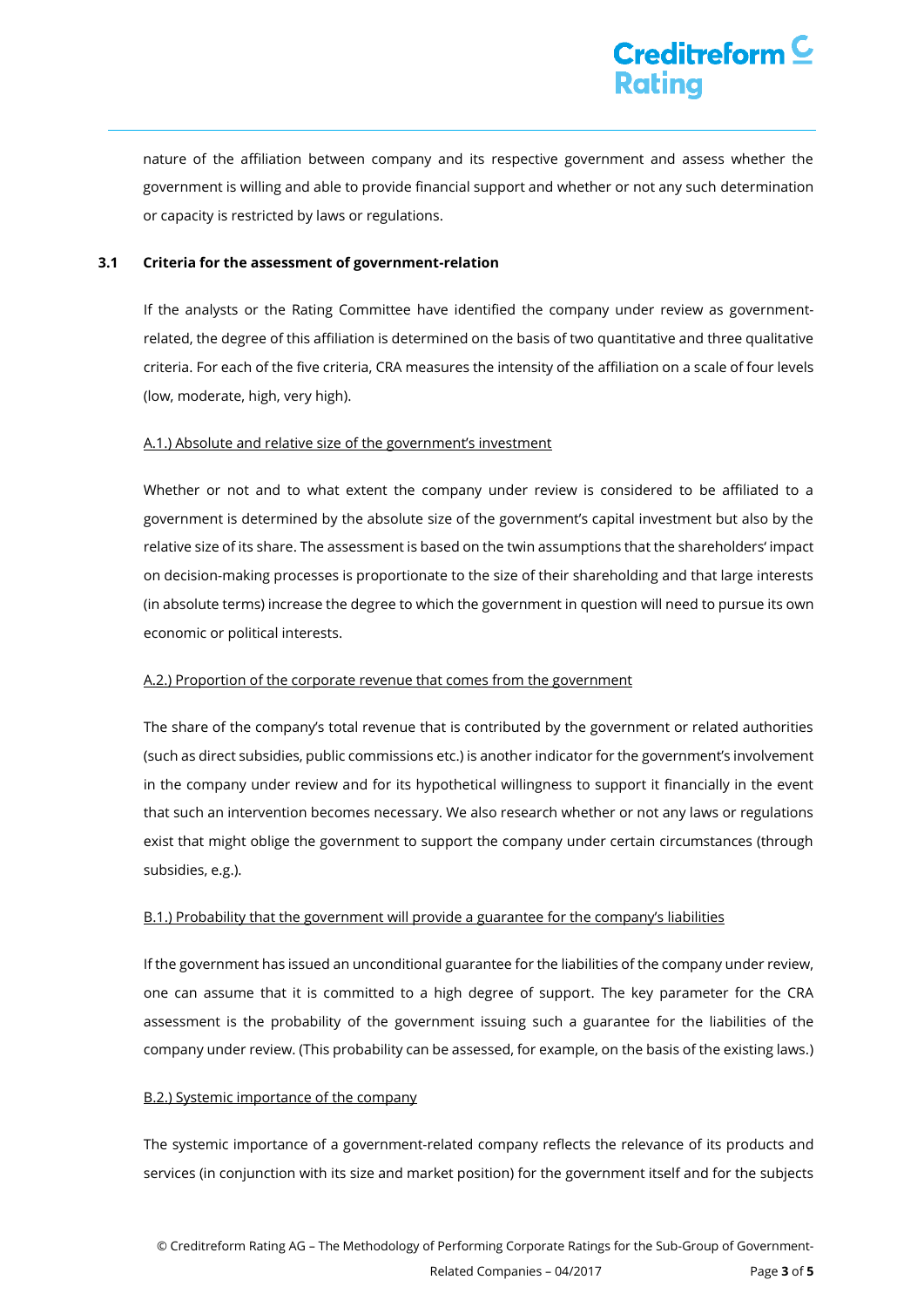## Creditreform  $\underline{\mathsf{C}}$ Rating

under the government's control. We assess factors such as the company's relevance for the population's supply with electricity, water and other essential goods as well as its importance for the overall economy (including transport, power generation, number of jobs at stake) and for key tasks of responsible government (including national defence and the storage of essential raw materials).

#### B.3.) Substitutability of the company

We analyze to what extent the products and services that are provided by the company may be substituted by other companies' products and services. This degree of substitutability is determined based on a range of criteria including the number and the size of the company's competitors, the specific conditions on the market and market entry barriers such as the time it would take to copy the business model, capital requirements and the need for public authority approvals / permits.

#### <span id="page-4-0"></span>**3.2 Categorization as a government-related company**

Finally, the scores from the five different sub-categories are rolled into a single overall result. This assessment of how close the relationship is between the company under review and the government in question has a significant impact on the corporate rating. CRA assesses the level of interest that the government takes in the company and to what extent it may be ready – within its financial possibilities – to provide the company with financial help routinely and under extraordinary circumstances. The default risk of government-related companies will reflect this assessment and CRA's assessment of the government's own financial strength.

Taking into account the assessment of the government itself, the degree of affiliation between company and government determines the extent to which the previously performed corporate rating is affected. If the rating of the government in question is higher than the standalone corporate rating, the corporate rating can be notched-up but never to a level higher than that of the government in question. The extent of the standalone corporate rating's notching can be influenced by the government's financial strength or the relation in size between government and company under review. If the government's rating is worse than the previously performed standalone corporate rating, the corporate rating can be notcheddown – in a worst case scenario – down to the level of the government's.

CRA shall be free to use other and/or additional criteria and analytical methods than those described in the above if it believes that such a strategy will lead to a more accurate assessment of a company's government-relation and financial strength / creditworthiness. Such a change may be prompted by a relatively large number or importance of foreign shareholders, a large proportion of foreign-based business volume or profits, the nature of legal regulations or other circumstances. Whether or not a company is categorized as government-related is ultimately decided by the Rating Committee. If a